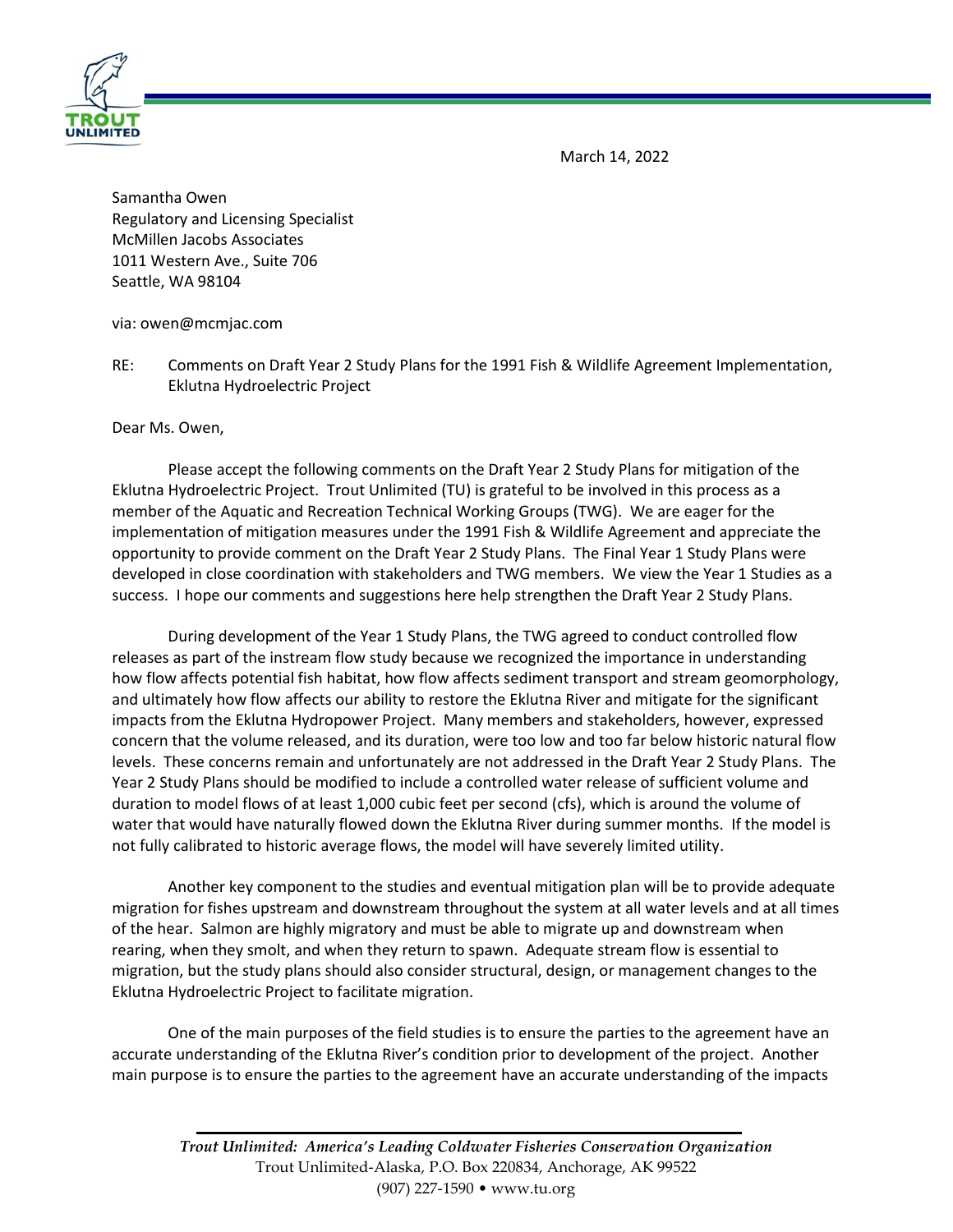of the project to fish and wildlife and their habitat. If we don't understand the pre-project conditions or its impact, it will be impossible to develop or implement an appropriate mitigation plan.

Data collected during the field studies must be sufficient to inform modeling that mimics the Eklutna River's natural hydrograph, and not just some fraction of historic flow. For these reasons, TU remains concerns about the adequacies of the study plans and once again encourages the Utilities to expand the instream flow studies, conduct a second year of controlled flow releases, and ensure those releases are of sufficient volume to model historic flows. In section 1.2.9 "Year 1 Study Plan Development it is stated that:

The Aquatics TWG generally agreed on an approach for the Instream Flow Study that includes conducting controlled flow releases in 2021, then using that information to determine if a larger spillway flow is warranted and if so, then define that larger spillway flow so that the Project Owners can evaluate the feasibility of conducting such a flow in 2022 as part of the study.

For all the reasons outlined above and in prior TWG meetings, a larger spillway flow is warranted and necessary. Yet, based on statements by McMillen Jacobs Associates staff, and the omission of any water releases from the Draft Year 2 Study Plans, it appears the Utilities have determined an additional release is not necessary without consulting the TWG members or other parties to the 1991 agreement.

Ratepayers along with Alaskans from across the state celebrated the temporary water releases during the 2021 field study. Tribal members of the Native Village of Eklutna (NVE), only the eldest of which could recall water regularly flowing down the river, were especially moved and rejuvenated seeing water in the typically dry stream channel. Likewise, the Anchorage Assembly has clearly expressed its interest in a restoring the Eklutna River. With this in mind, TU recommends that senior staff and board for each of the Utilities meet with NVE leadership and the Anchorage Assembly prior to finalizing the Year 2 Study Plans to ensure the studies are adequate. While staff for McMillen Jacobs Associates briefly presented to the Assembly on February 17th, senior staff for the Utilities need to engage in these discussions directly. Doing so will help ensure the Utilities make good on their commitment to NVE that they will act in good faith, as indicated in section 1.2.11.

In addition to the broad comments discussed above, TU has the following additional specific comment:

1.1.1 Procedural Requirements: "The 1991 Fish and Wildlife Agreement requires the Project Owners to fund and conduct studies to examine, and quantify if possible, the impacts to fish and wildlife from the hydroelectric development of the Project." There is no way for the Utilities to satisfy this requirement if study plans fail to adequately model historic stream flows. Additionally, studies must address fish passage, both upstream and downstream, at the remaining dam at the lake outlet. Without an accurate understanding of the habitat lost by a lack of water and barriers to migration, we cannot know the extent of the impact to fish and wildlife or develop an adequate mitigation plan.

1.2.10 Year 2 Study Plan Development: Trout Unlimited was omitted from the list of Recreation TWG members in Table 1-4. Please include TU.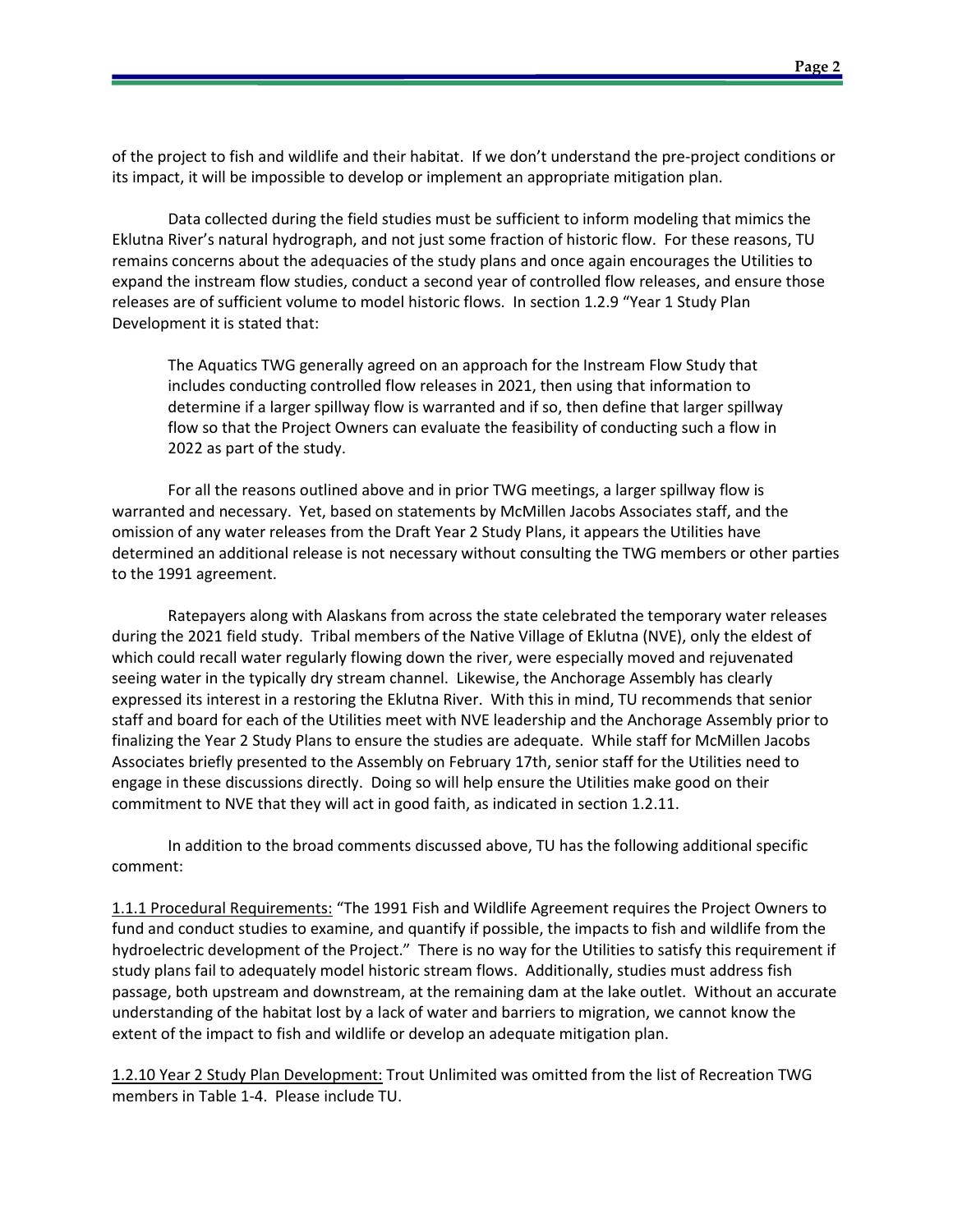1.2.12 Ongoing Study Efforts By others: The East & West Fork Eklutna River are incorrectly referred to as "East and West Forks of Eklutna Creek" in several locations. This, along with other similar past references to "Eklutna Creek" improperly diminish the importance and size of the Eklutna River. Please ensure all documents accurately refer to the Eklutna and its forks as rivers.

3.1.1.1 Need for a High Calibration flow in 2022: As discussed above, the Year 2 Study Plan needs to include an adequate controlled release to model flows of at least 1,000 cfs, which is the historic summer base flow. By failing to conduct studies that document historic flow, it is impossible to design and implement an appropriate mitigation plan. While releasing a larger volume of water will have its challenges, those challenges need to be documented with specificity and then overcome.

- "Release of a flow high enough to directly access channel migration is not recommended due to the very large magnitude of flow required." The Eklutna River naturally flowed at 1,000 cfs or more each year, and occasionally flooded to much higher volumes. Modeling these high flows to determine their effect on the channel geomorphology, on sediment transport, on fish and wildlife, and on the watershed as a whole is one of the main purposes of the study plans.
- "Based on the results of the 2021 study flow releases and monitoring data, a high calibration flow is not needed to calibrate the 1-D HEC-RAS sediment transport model." How was this determination made?

3.2.4.1 PHABSIM Data Analysis and Modeling: The model has limited utility. The Study Plan should allow for modeling across the range of flows known to have occurred before development of the Eklutna Hydropower Project. Understanding these past conditions is necessary for understanding how present and future conditions affect fish and wildlife, and for understanding which mitigation measures may (or may not) account for those impacts.

3.3.1 Background: "Adult salmon surveys could not be completed during the 150 cfs and 75 cfs study flow releases in late September. Therefore, a second year of adult salmon surveys are proposed for 2022." Trout Unlimited supports a second year of adult salmon surveys, and encourages the studies to expand to include juvenile salmon and smolts. Adult and juvenile studies should extend farther upstream to the maximum upstream distances where salmon have been observed.

3.3.4.3 Task 3: Passage Barrier Analysis: Estimating the period of greatest flows during 2022 for the purpose of fish passage barrier analysis is inadequate. Trout Unlimited encourages studies designed to inform how fish passage can be accommodated upstream and downstream at all points throughout the watershed, including at the lake outlet and at any other suspected fish barriers, at all anticipated flow levels at all times of the year. Proposed mitigation outcomes for the fish and wildlife program should focus on providing adequate flow and facilities to allow fish passage throughout the system throughout the year. A full range of alternatives should be considered up to and including removing the remaining dam.

3.4 Lake Aquatic Habitat and Fish Utilization Study: The primary tributaries to Eklutna Lake are the East Fork Eklutna River and West Fork Eklutna River.

3.4.2 Goals and Objectives: The East Fork Eklutna River and West Fork Eklutna River provide significant potential habitat for various fish and other anadromous species beyond Sockeye. The Lake Aquatic Habitat and Fish Utilization Study should include all potentially affected species when evaluating habitat suitability, including but not limited to coho and Chinook salmon.